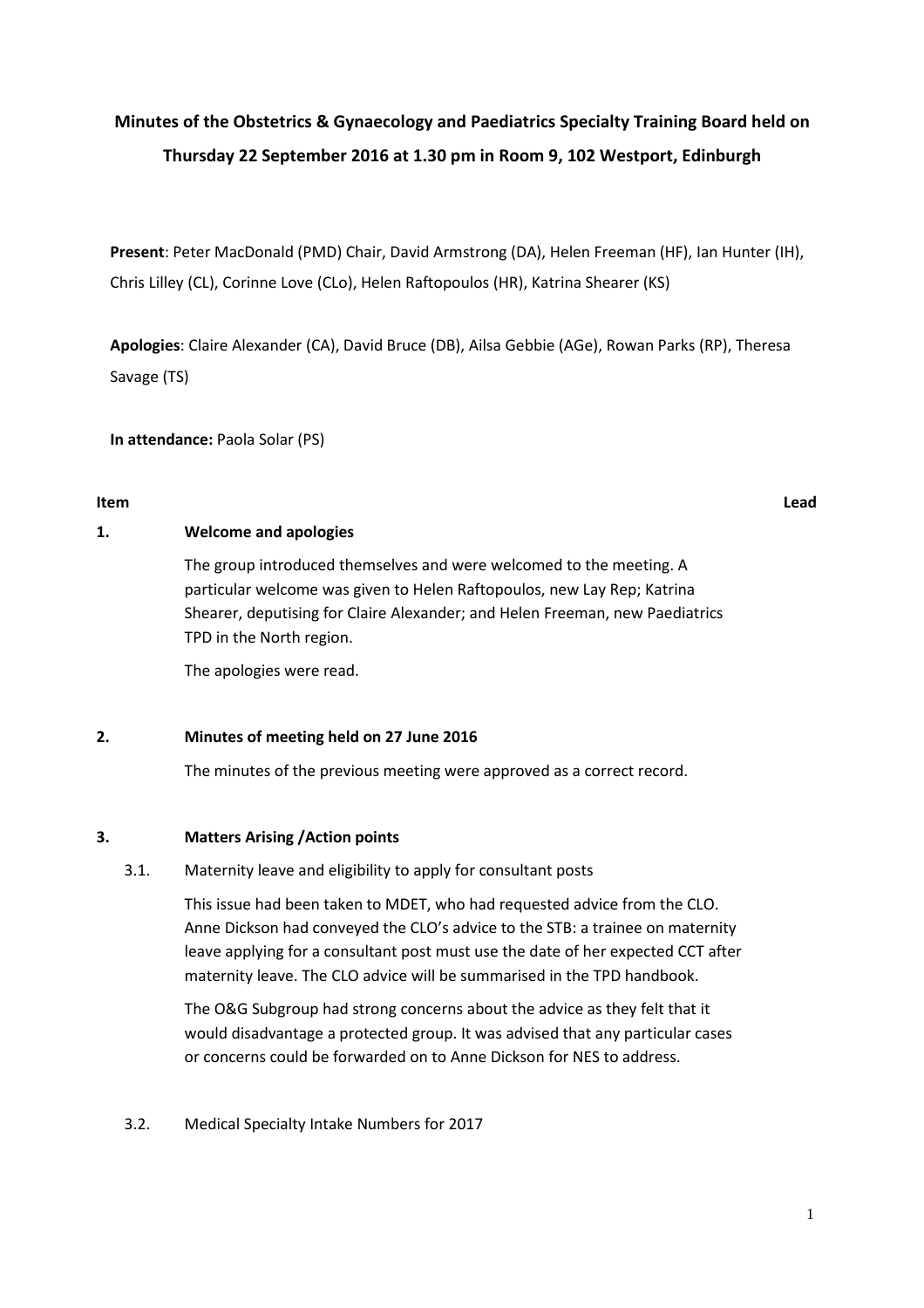The letter from the Scottish Government about 2017 recruitment numbers had been responded by PMD on behalf of the STB.

PMD has invited John Colvin, from the Scottish Government Health Department, to attend the next STB on 8 December to give background on the modelling used by the Government to agree recruitment numbers. PMD would also like to give John Colvin the projected CCT output from the STB's specialties, for the next 5 years, based on the TPDs knowledge rather than just CCT dates.

**TPDs** 

All TPDs are asked to send PMD a list of the projected output for the next 5 years.

The meeting on 8 December will start at 1pm, and all TPDs from the Subgroups will be invited to stay for the full STB if possible.

#### 3.3. Funding for OOP Fellowship in at risk specialties

The Board felt that this has to be driven by the Service. The specialties can react but should not take the initiative on it.

In the case of Paediatrics Palliative Care, it was suggested that the CSAC create a pathway then send to the Health Boards as they must demonstrate that this is requested by the Service.

#### 3.4. Paediatrics Grid paper

To note that this paper had been approved by the Transitions Group at Scottish Government.

#### **4. QM/QI**

PMD noted some concern from TPDs who are unaware of visits prior to them happening and are not involved in any part of the process. They are also not receiving the report from the visits at any point. PMD will take to the Quality Group.

**PMD** 

#### **5. Update from MDET / LDD**

In the LDD's absence PMD reported:

- Foundation has had a very good fill rate this year.
- Desire to centralise recruitment of LATs in Scotland. Possibility of leaving all non-LAT recruitment to Health Boards, such as LAS and Clinical Fellows posts. It is understood that recruitment of LATs must be a direct replacement of an OOP trainee, and anything else is Clinical Fellow or LAS posts. In order to inform the discussion in NES, TPDs will be asked to send regional data about LAT/LAS/Clinical Fellows recruitment to PMD. **TPDs**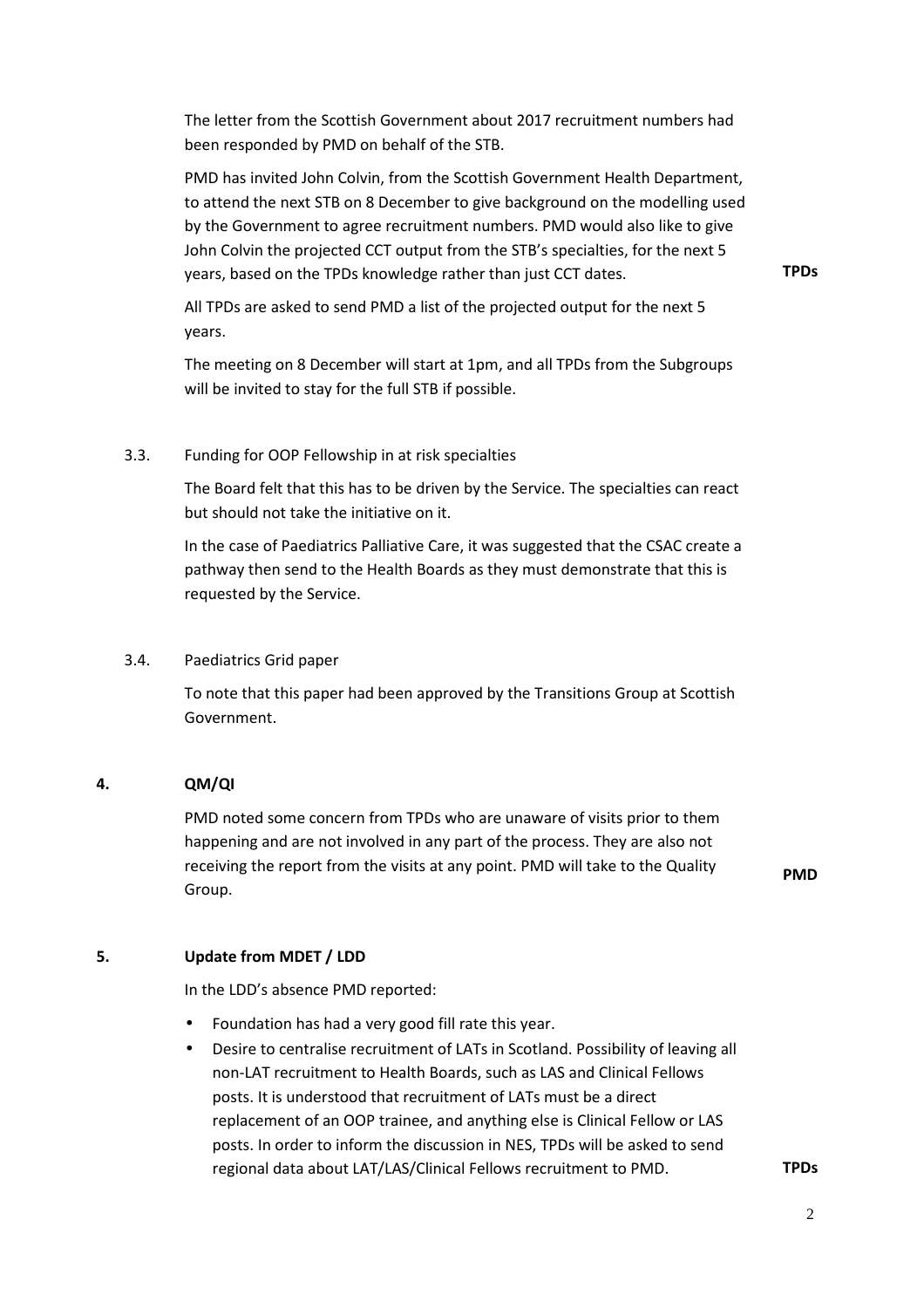• MDET wanted to make sure that GMC's Form B are completed for all posts with at least 2 sessions per week. CL and KS will double-check with their specialties. **CL/KS** 

#### **6. Report from CSRH**

No representative.

#### **7. Report from Paediatric Cardiology**

No representative.

### **8. Report from Obs & Gynae Subgroup**

### 8.1. Issues raised by Subgroup

- Trainee valuation form sent on the day of the meeting. This is a College survey, and the results will be brought back to the Subgroup and STB.
- UK ST1 Recruitment will take place in Manchester and Scotland will put forward about 25 vacancies. Scotland will continue to be the only deanery recruiting to ST3.
- A Simulation course has been set up in response to WPBA, going beyond College minimum requirement.
- 8.2. Issues raised by Trainees

No issues by trainees.

#### **9. Report from Paediatrics Subgroup**

- 9.1. Issues raised by Subgroup
	- The recruitment process is now centralised in the UK for ST1 and ST2. There will be a single transferable score in the UK, but it is unlikely to impact much on Scotland.
	- There was some concern around recruitment numbers as there may be some pressure from the South East programme if they are unable to identify salaries for recruitment next year.
	- TPD involvement in Quality visits was discussed, as above.
	- TPDs trying to standardise the variability of ARCP outcomes. The Subgroup also worked on standardising ARCP requirements, in particular the WPBA as the College has taken away the min number required so trainees have to take responsibility to demonstrate competencies. TPDs will give guidance as to how to interpret progression and engagement for ARCPs.
	- CL is developing a local questionnaire in line with the Trainer MSF available in the London deanery. CL is piloting in his own unit. The resource may be available to other regions/specialties in due course.